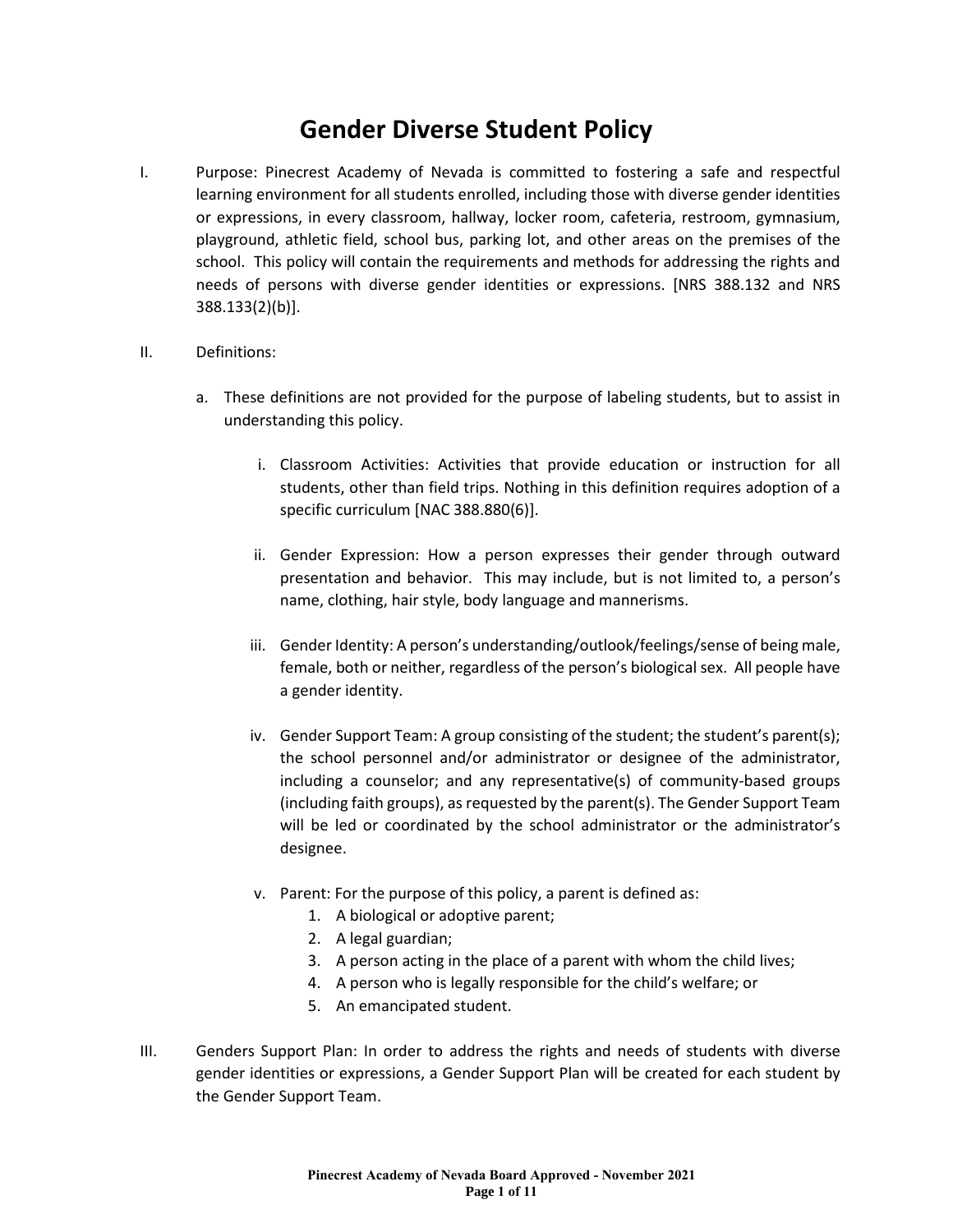- a. The Gender Support Plan will be consistent with this policy and must include the following components [NAC 388.880(3)]:
	- i. Methods to ensure protection of the privacy of the student;
	- ii. Methods to support the appropriate engagement of the parent(s) of the student;
	- iii. Compliance with the Nevada Interscholastic Activities Association (NIAA), if interscholastic activities are considered;
	- iv. Consideration of the rights and needs of the student for which the plan is developed, as well as the capacity of the school (for example, but not limited to, the layout or age of the school), and the rights and needs of the student body at large, including individual requests for privacy; and,
	- v. Measures to ensure that each person governed by the plan, including, without limitation, each employee, volunteer and student, uses only the names and pronouns to refer to the student for whom the plan is developed that have been designated by the parent or guardian of the student, as recorded through the student information system of the school, in reference to or in any verbal or written communication with the student.
- b. The Gender Support Plan will include measures to ensure access to academic courses and services that are appropriate for and supportive with diverse gender identities or expressions, including, without limitation [NAC 388.880(3)(c)(4)]:
	- i. Classroom activities that are relevant and meaningful to and appropriate for the student and do not discriminate or segregate according to gender identity or expression;
	- ii. Physical education, assemblies, dances, ceremonies, intramural activities and other school activities that are appropriate for the student and do not discriminate or segregate according to gender identity or expression; and,
	- iii. Intramural and interscholastic activities, in accordance with the regulations and policies of the NIAA.
- c. The Gender Support Plan will include measures to ensure that students with diverse gender identities or expressions will have access to appropriate and supportive clubs and support groups for the family of the student in accordance with the schools policy governing school clubs and groups and the use of the school's facility by such clubs and groups. [NAC 388.880(3)(c)(5)].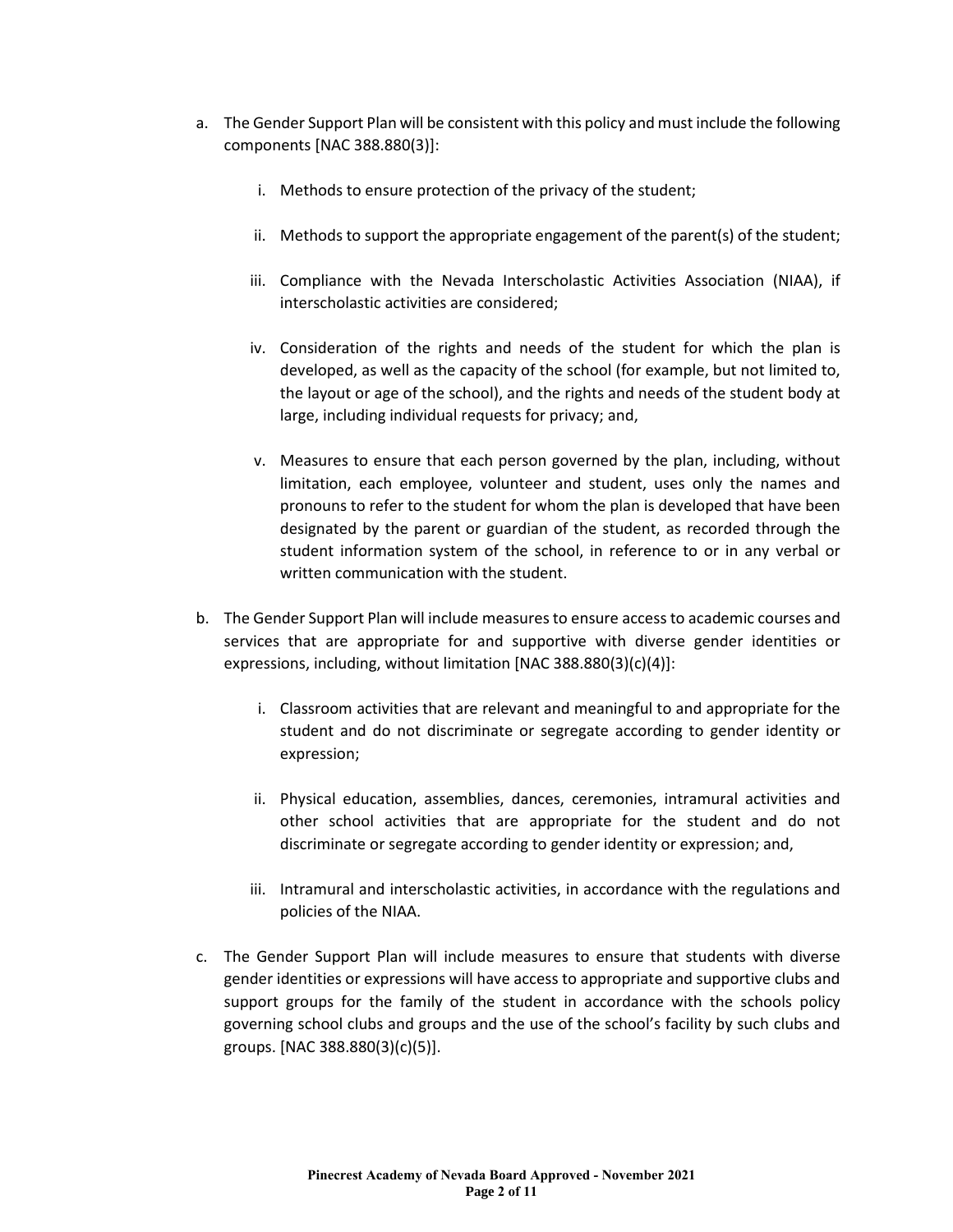- d. The Gender Support Plan will include measures necessary to ensure that the student for whom the plan is developed is able to dress and act in an appropriate manner in accordance with his or her gender expression or identity, including, without limitation [NAC 388.880(3)(c)(6)]:
	- i. Any accommodation necessary to ensure that the student is able to comply with the uniform policy in a manner that is physically and emotionally comfortable for the student;
	- ii. Any accommodation necessary to ensure the student is able to choose clothing that aligns with their gender identity or expression with regards to yearbook or school photographs, and, if applicable, the school will allow for a yearbook photograph that is not gender-specific; and,
	- iii. Authorization for the student to select a cap and gown combination for graduation that aligns with the gender identity or expression of the student.
- e. The Gender Support Plan will include a requirement that the name of the student that has been designated by the parent or guardian of the student, as recorded through the registration and enrollment process or the student information system of the school, be read during ceremonies and other events, including, without limitation, graduation ceremonies [NAC 388.880(3)(c)(7)].
- f. Any of the requirements in section III of this policy, regarding the requirements of a Gender Support Plan, may be omitted if the parent or guardian of the student for whom the plan is developed chooses to do so.
- IV. Privacy
	- a. School employees shall not disclose information that may reveal a student's gender identity or expression status:
		- i. To other students;
		- ii. To the parents of other students;
		- iii. To staff members unless there is a specific need to know;
		- iv. Unless legally required to do so (e.g. court order, subpoena); or
		- v. Unless the parent has authorized, in writing, such disclosure.
- V. Names/Pronouns
	- a. Students have the right to be addressed by the name and pronoun that correspond to their gender identity or expression. The requested name shall be included in the school's student information system in order to inform faculty and staff of the name and pronoun to use when addressing the student.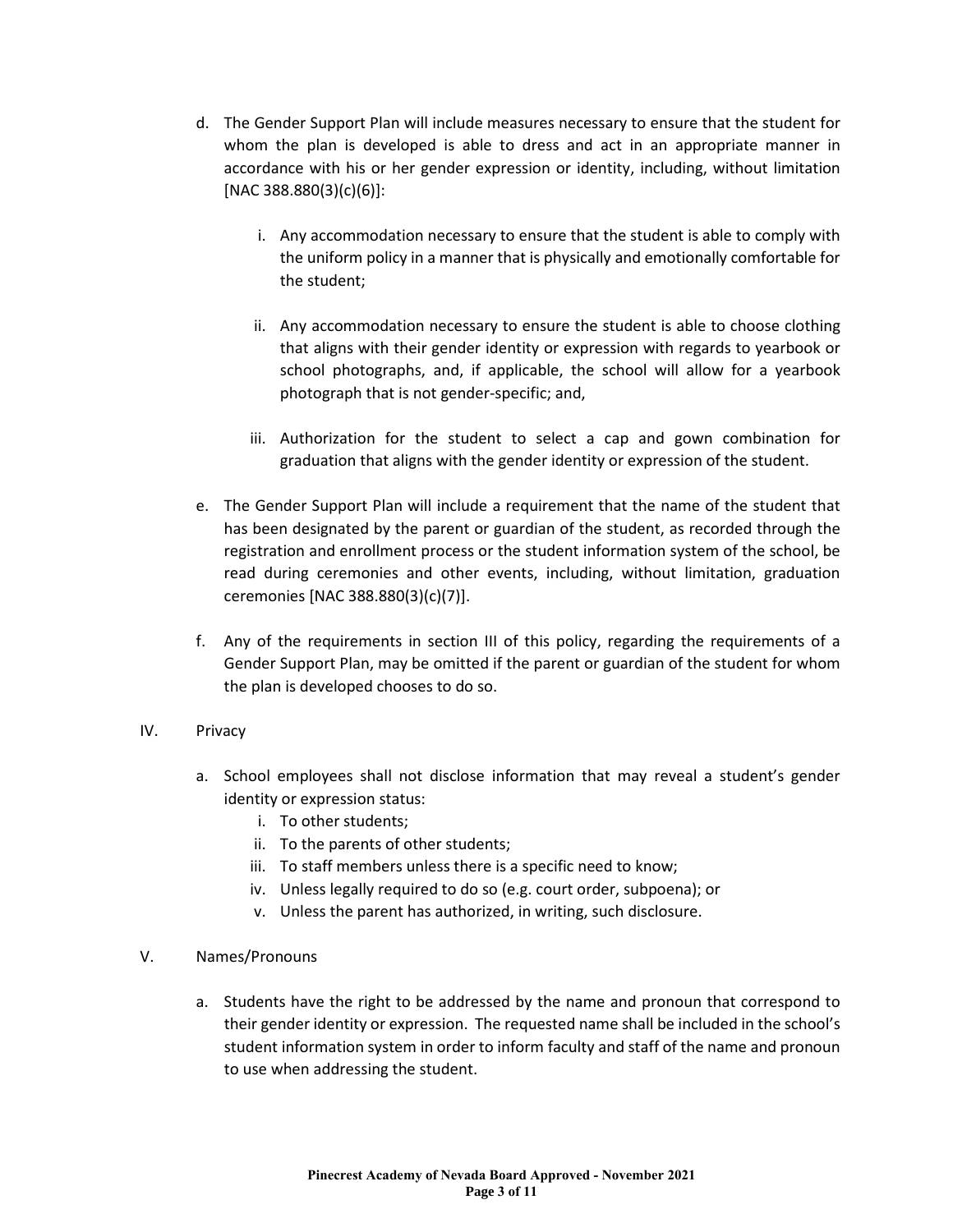- b. Records
	- i. Unofficial Records (including the school's student information system): As part of the student's Gender Support Plan, the school has a process that will allow a student to use their preferred name and gender on unofficial records. Unofficial records include, but are not limited to: identification badges, classroom and homeroom rosters, certificates, programs, announcements, office summons, communications, team and academic rosters, newspapers, newsletters, yearbooks, and other site-generated unofficial records. Changes will be made in the school's student information system once said changes have been requested in writing by the parent or guardian of the student and the Gender Support Team has added the changes to the student's Gender Support Plan.
	- ii. Official Records (including Permanent Records): The school is required to maintain in perpetuity mandatory permanent student records (such as transcripts), which include the legal name of the student and the student's gender as indicated on official government issued documents such as birth certificates, passports, and identification cards/permits. The school will change a student's name and gender on official records when the name of the student is changed by court order.
- VI. Access to restrooms, locker rooms, dressing rooms, overnight field trips.
	- a. Restroom access for students with diverse gender identities or expressions will be determined on a case-by-case basis through the Gender Support Plan process with input from the student, the student's parent(s), and other members of the Gender Support Team, subject to any individual requests for privacy.
	- b. Access to locker rooms or dressing rooms will be determined on a case-by-case basis through the Gender Support Plan process with input from the student, the student's parent(s), and other members of the Gender Support Team, subject to any individual requests for privacy.
	- c. Students with diverse gender identities or expressions have the right to participate in overnight field trips, as determined on a case-by-case basis through the Gender Support Plan process with input from the student, the student's parent(s), and other members of the Gender Support Team, subject to any individual requests for privacy.
- VII. Professional Development and Training (NRS 388.133, NRS 388.134 and NAC 388.875)
	- a. The school will provide professional development and training concerning the rights and needs of students with diverse gender identities or expressions, on an annual basis, for the Board of Directors, administrators, principals, teachers, and other personnel. All newly elected members of the Board of Directors and newly hired employees shall receive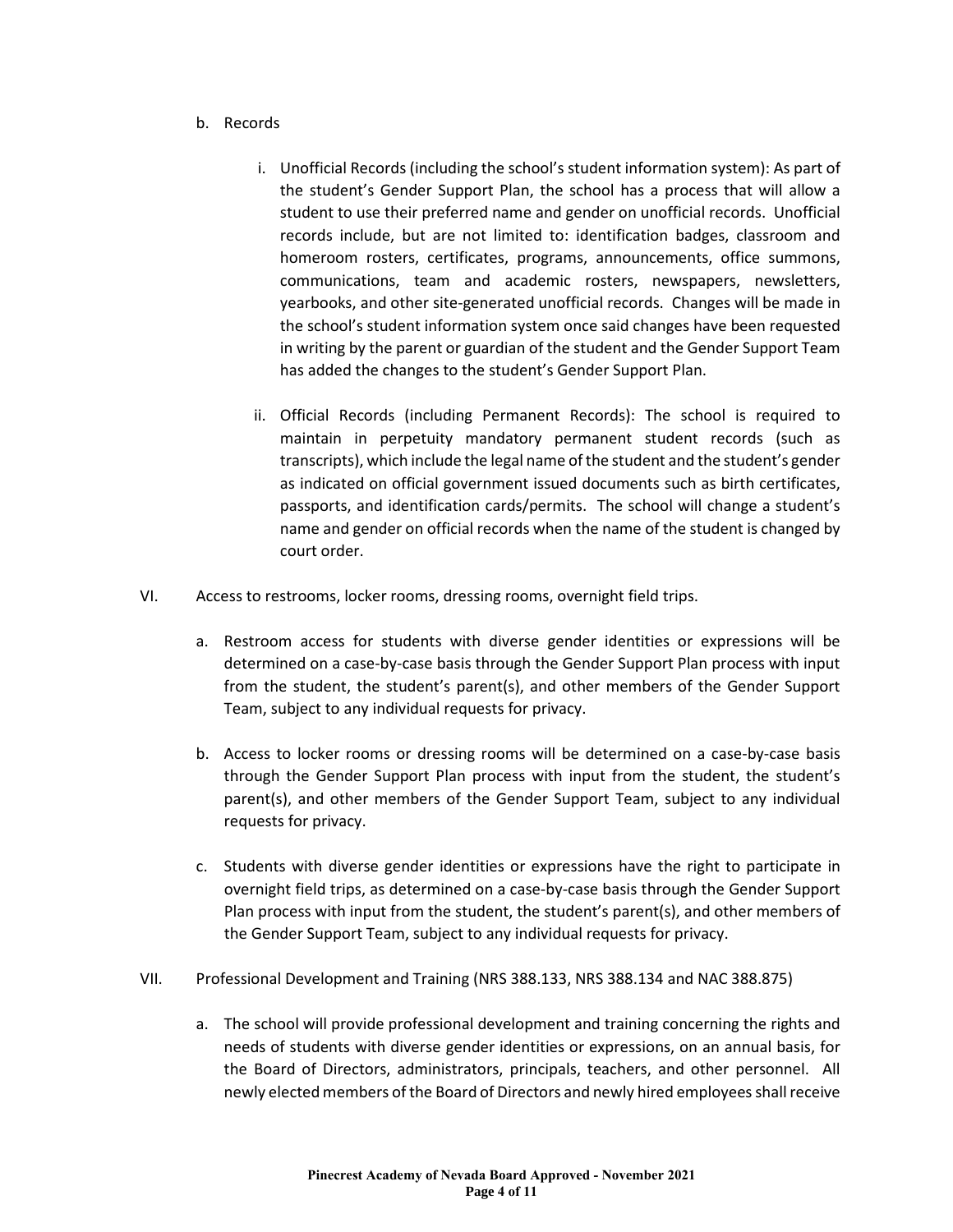such training and professional development within 180 days of being elected to the Board of Directors or being employed by the school.

- b. The training and professional development shall include, without limitation, the following:
	- i. Any training materials developed by the Nevada Department of Education regarding providing a safe and respectful learning environment for students with diverse gender identities or expressions;
	- ii. Each member of the Board of Directors, school employee, and parent/guardian of each student enrolled in the school will receive a copy of NAC 388.875 to 388.920 and a copy of this policy on a yearly basis;
	- iii. Training regarding the needs of persons with diverse gender identities or expressions as it pertains to the prevention of discrimination, harassment, bullying, and cyberbullying; and,
	- iv. Training regarding current state laws and regulations governing the rights and needs of students with diverse gender identities or expressions.
- VIII. Complaint Procedures
	- a. Persons (employees, students, parents, members of the public) who believe they have been discriminated against or believe they witnessed discrimination against a student because of the student's gender identity or expression should follow the school's grievance policy as provided on the school website.
- IX. Discipline
	- a. School employees, volunteers, and students may be disciplined for the use of a name or pronoun, selected in the Gender Support Plan only if the action(s) meet the definition of bullying or cyberbullying as prescribed in the school's discipline policy.
- X. This policy must be reviewed and, if necessary, updated on an annual basis by the school's Board of Directors. [NRS 388.134(5)]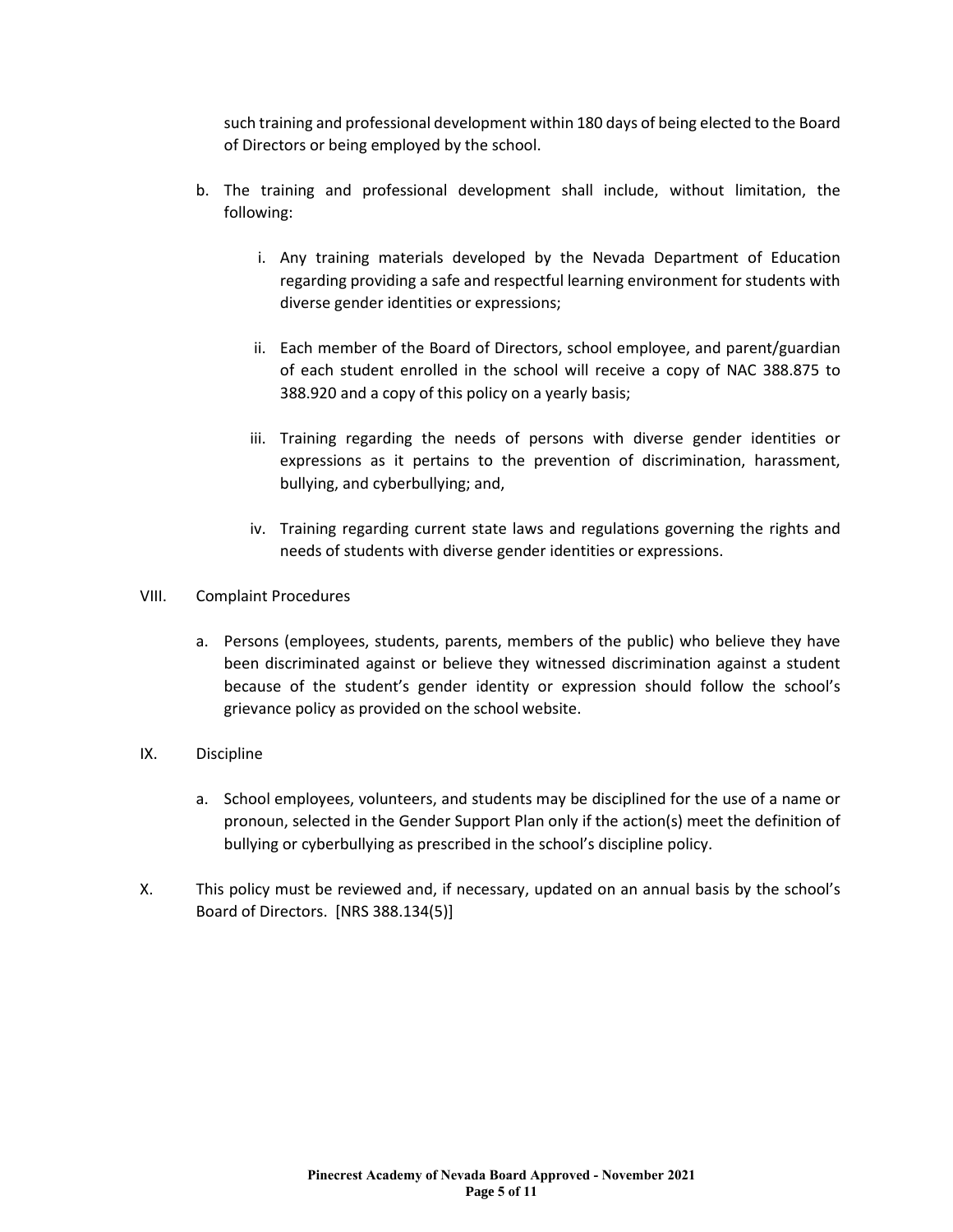**NRS 388.132 Legislative declaration concerning safe and respectful learning environment.** The Legislature declares that:

1. Pupils are the most vital resource to the future of this State;

2. A learning environment that is safe and respectful is essential for the pupils enrolled in the schools in this State and is necessary for those pupils to achieve academic success and meet this State's high academic standards;

3. Every classroom, hallway, locker room, cafeteria, restroom, gymnasium, playground, athletic field, school bus, parking lot and other areas on the premises of a school in this State must be maintained as a safe and respectful learning environment, and no form of bullying or cyber-bullying will be tolerated within the system of public education in this State;

4. Any form of bullying or cyber-bullying seriously interferes with the ability of teachers to teach in the classroom and the ability of pupils to learn;

5. The use of the Internet by pupils in a manner that is ethical, safe and secure is essential to a safe and respectful learning environment and is essential for the successful use of technology;

6. It will ensure that:

(a) The schools in this State provide a safe and respectful learning environment in which persons of differing beliefs, races, colors, national origins, ancestries, religions, gender identities or expressions, sexual orientations, physical or mental disabilities, sexes or any other distinguishing characteristics or backgrounds can realize their full academic and personal potential;

(b) All administrators, teachers and other personnel of the school districts and schools in this State demonstrate appropriate and professional behavior on the premises of any school by treating other persons, including, without limitation, pupils, with civility and respect, by refusing to tolerate bullying and cyber-bullying, and by taking immediate action to protect a victim or target of bullying or cyberbullying when witnessing, overhearing or being notified that bullying or cyber-bullying is occurring or has occurred;

(c) The quality of instruction is not negatively impacted by poor attitudes or interactions among administrators, teachers, coaches or other personnel of a school district or school;

(d) All persons in a school are entitled to maintain their own beliefs and to respectfully disagree without resorting to bullying, cyber-bullying or violence; and

(e) Any teacher, administrator, coach or other staff member or pupil who tolerates or engages in an act of bullying or cyber-bullying or violates a provision of [NRS 388.121](https://www.leg.state.nv.us/NRS/NRS-388.html#NRS388Sec121) to [388.1395,](https://www.leg.state.nv.us/NRS/NRS-388.html#NRS388Sec1395) inclusive, regarding a response to bullying or cyber-bullying against a pupil will be held accountable; and

7. By declaring this mandate that the schools in this State provide a safe and respectful learning environment, the Legislature is not advocating or requiring the acceptance of differing beliefs in a manner that would inhibit the freedom of expression, but is requiring that pupils be free from physical, emotional or mental abuse while at school and that pupils be provided with an environment that allows them to learn.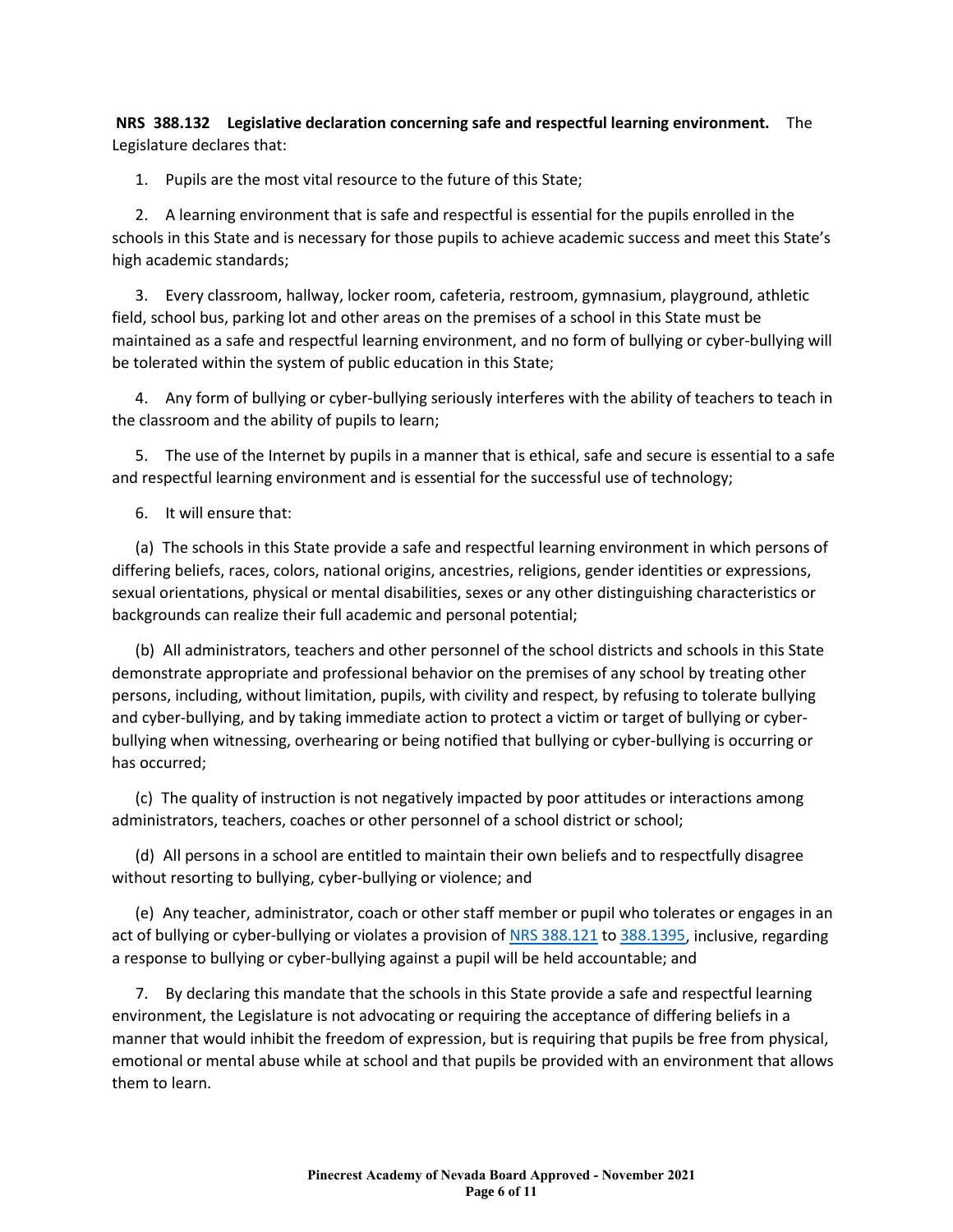## **NRS 388.133 Policy by Department concerning safe and respectful learning environment.**

1. The Department shall, in consultation with the governing bodies, educational personnel, local associations and organizations of parents whose children are enrolled in schools throughout this State, and individual parents and legal guardians whose children are enrolled in schools throughout this State, prescribe by regulation a policy for all school districts and schools to provide a safe and respectful learning environment that is free of bullying and cyber-bullying.

2. The policy must include, without limitation:

(a) Requirements and methods for reporting violations of [NRS 388.135,](https://www.leg.state.nv.us/NRS/NRS-388.html#NRS388Sec135) including, without limitation, violations among teachers and violations between teachers and administrators, coaches and other personnel of a school district or school;

(b) Requirements and methods for addressing the rights and needs of persons with diverse gender identities or expressions;

(c) Requirements and methods for restorative disciplinary practices; and

(d) A policy for use by school districts and schools to train members of the governing body and all administrators, teachers and all other personnel employed by the governing body. The policy must include, without limitation:

(1) Training in the appropriate methods to facilitate positive human relations among pupils by eliminating the use of bullying and cyber-bullying so that pupils may realize their full academic and personal potential;

(2) Training in methods to prevent, identify and report incidents of bullying and cyber-bullying;

(3) Training concerning the needs of persons with diverse gender identities or expressions;

(4) Training concerning the needs of pupils with disabilities and pupils with autism spectrum disorder;

(5) Methods to promote a positive learning environment;

(6) Methods to improve the school environment in a manner that will facilitate positive human relations among pupils; and

(7) Methods to teach skills to pupils so that the pupils are able to replace inappropriate behavior with positive behavior.

**NRS 388.134 Policy by governing bodies for provision of safe and respectful learning environment and policy for ethical, safe and secure use of computers; provision of training to governing bodies and school personnel; posting of policies on Internet website; annual review and update of policies.** Each governing body shall:

1. Adopt the policy prescribed pursuant to [NRS 388.133](https://www.leg.state.nv.us/NRS/NRS-388.html#NRS388Sec133) and the policy prescribed pursuant to subsection 2 of [NRS 389.520.](https://www.leg.state.nv.us/NRS/NRS-389.html#NRS389Sec520) The governing body may adopt an expanded policy for one or both of the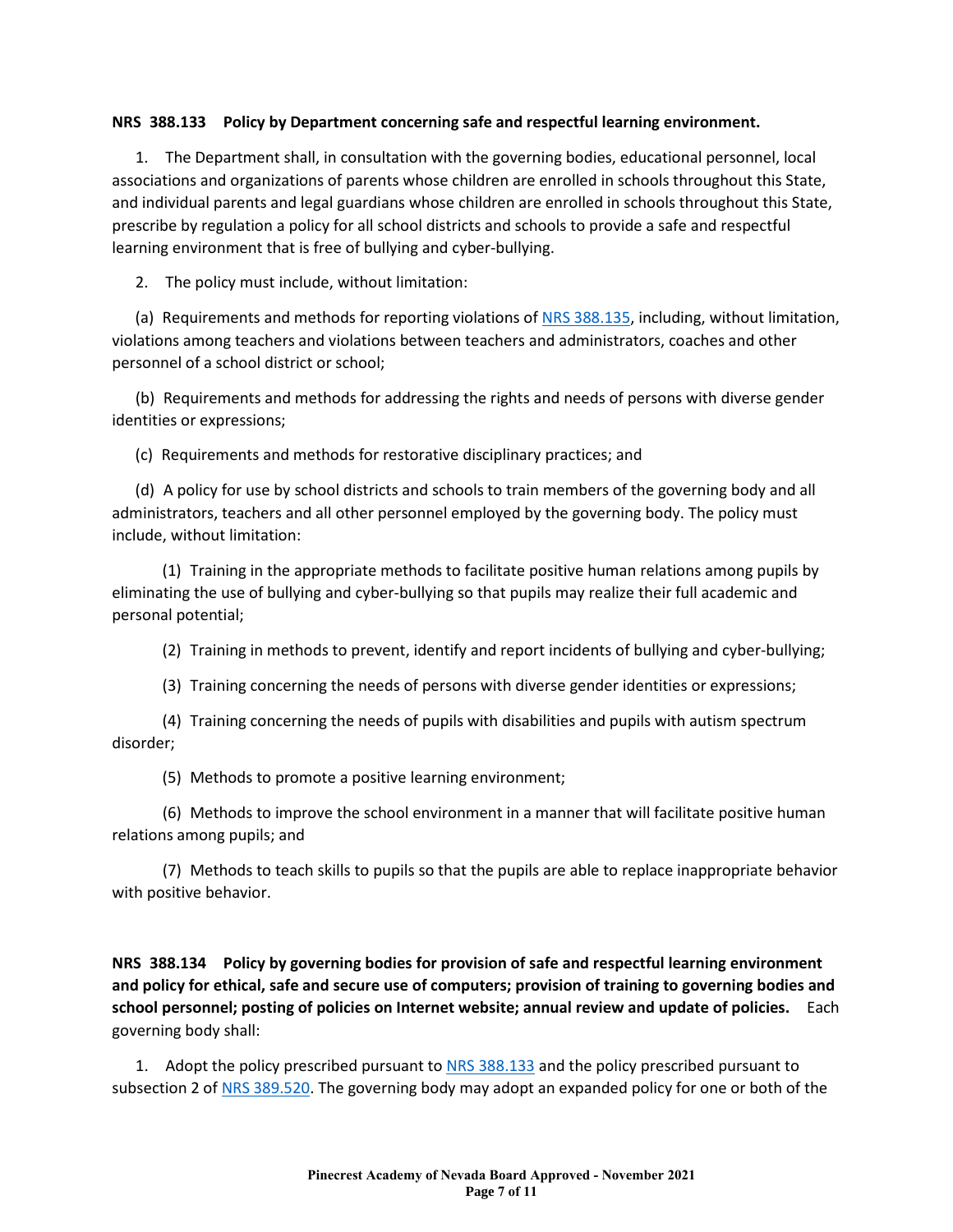policies if each expanded policy complies with the policy prescribed pursuant to [NRS 388.133](https://www.leg.state.nv.us/NRS/NRS-388.html#NRS388Sec133) or pursuant to subsection 2 of [NRS 389.520,](https://www.leg.state.nv.us/NRS/NRS-389.html#NRS389Sec520) as applicable.

2. Provide for the appropriate training of members of the governing body and all administrators, teachers and all other personnel employed by the governing body in accordance with the policies prescribed pursuant to [NRS 388.133](https://www.leg.state.nv.us/NRS/NRS-388.html#NRS388Sec133) and pursuant to subsection 2 of [NRS 389.520.](https://www.leg.state.nv.us/NRS/NRS-389.html#NRS389Sec520) For members of the governing body who have not previously served on the governing body or for employees of the school district or school who have not previously been employed by the district or school, the training required by this subsection must be provided within 180 days after the member begins his or her service or after the employee begins his or her employment, as applicable.

3. Post the policies adopted pursuant to subsection 1 on the Internet website maintained by the school district or school.

4. Ensure that the parents and legal guardians of pupils enrolled in the school district or school have sufficient information concerning the availability of the policies, including, without limitation, information that describes how to access the policies on the Internet website maintained by the school district or school. Upon the request of a parent or legal guardian, the school district or school shall provide the parent or legal guardian with a written copy of the policies.

5. Review the policies adopted pursuant to subsection 1 on an annual basis and update the policies if necessary. If the governing body updates the policies, the governing body must submit a copy of the updated policies to the Department within 30 days after the update.

**NAC 388.875 Governing body of each school required to develop and carry out plan to ensure certain persons receive training in accordance with policy to provide safe and respectful learning environment; provision of certain laws, policies and plans to certain persons. [\(NRS 388.1327,](https://www.leg.state.nv.us/NRS/NRS-388.html#NRS388Sec1327) [388.133\)](https://www.leg.state.nv.us/NRS/NRS-388.html#NRS388Sec133)**  The governing body of each school shall:

1. Develop and carry out a plan to ensure that members of the governing body, administrators, teachers and all other personnel employed by the school district or school, as applicable, receive the training in accordance with the policy prescribed by the Department pursuant to paragraph (c) of subsection 2 of [NRS 388.133,](https://www.leg.state.nv.us/NRS/NRS-388.html#NRS388Sec133) including, without limitation, the training materials developed by the Department.

2. Provide a copy of [NAC 388.875](https://www.leg.state.nv.us/nac/NAC-388.html#NAC388Sec875) to [388.920,](https://www.leg.state.nv.us/nac/NAC-388.html#NAC388Sec920) inclusive, and any policies adopted pursuant thereto to the parent or guardian of each pupil who is enrolled in a school within the school district or charter school, as applicable, and each teacher, administrator and other staff member of the school district or school, as applicable, at least once each school year.

3. Make the information described in subsection 1 available upon request to any person, including, without limitation, a community organization that has a cooperative agreement with a school within the school district or charter school, as applicable.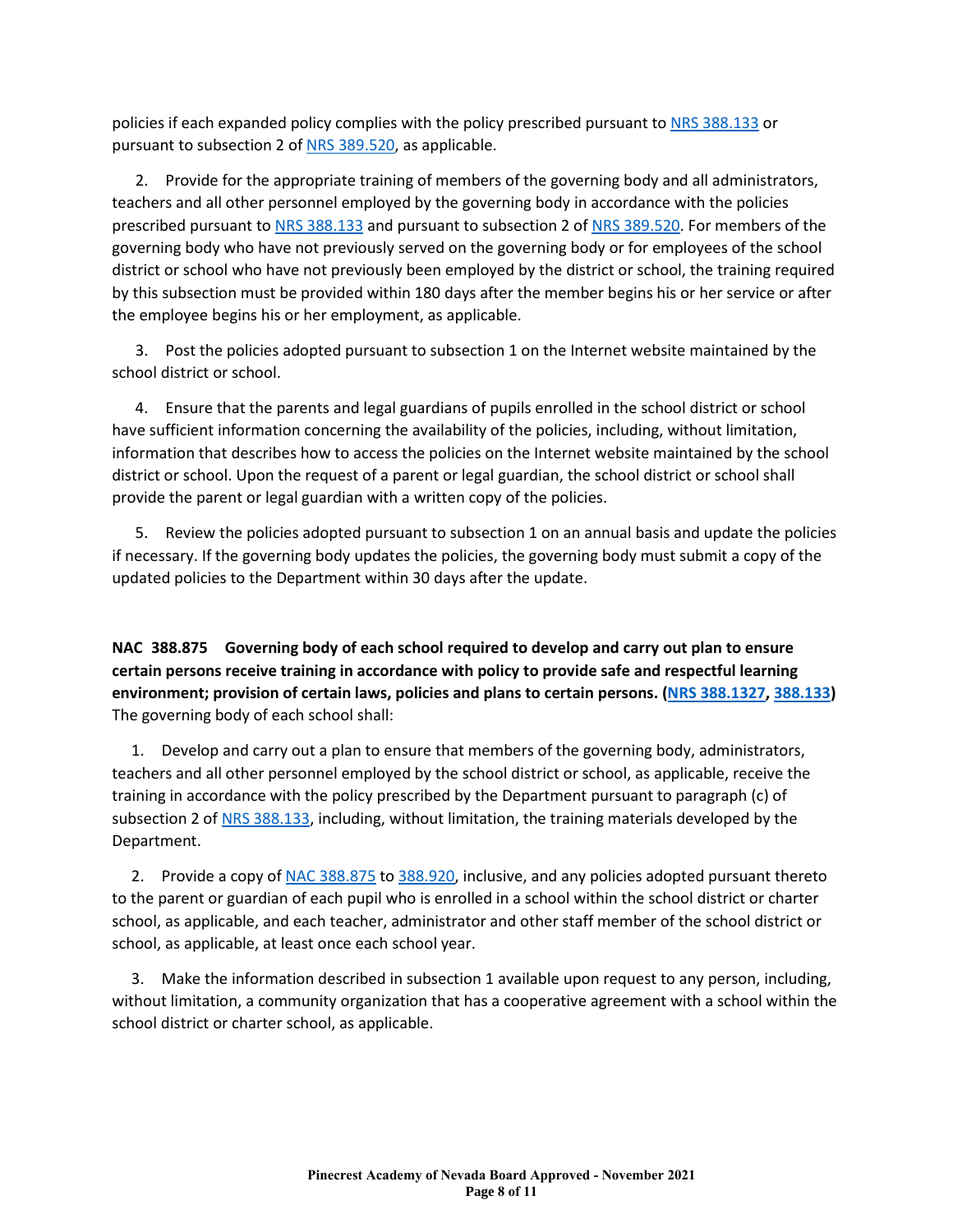## **NAC 388.880 Persons with diverse gender identities or expressions: School or school district required to address rights and needs; adoption of policy; individual plan for pupil; list of resources provided by Department. (**[NRS 388.133](https://www.leg.state.nv.us/NRS/NRS-388.html#NRS388Sec133)**)**

1. Each school or school district shall address the rights and needs of persons with diverse gender identities or expressions on an individualized basis to foster the safe and healthy development of the gender identity and expression of each pupil. When addressing the rights and needs of a person as they relate to the gender identity or expression of the person, a school or school district shall consider the individual characteristics and unique circumstances of the person.

2. The governing body of a school or school district shall adopt a policy that includes, without limitation:

(a) A requirement that each member of the governing body and each employee governed by the policy, including, without limitation, each administrator and teacher, receive annual training concerning the requirements and needs of persons with diverse gender identities or expressions. Such training must include, without limitation:

(1) Methods to support appropriate engagement of the parents or guardians of pupils with diverse gender identities or expressions;

(2) Developing and implementing an individualized plan to address the rights and needs of a pupil with a diverse gender identity or expression pursuant to paragraph (c), including, without limitation, the required contents of such a plan, as prescribed by subsection 3; and

(3) Instruction on appropriate definitions and terminology to describe the requirements, needs and experiences of persons with diverse gender identities or expressions.

(b) A limitation on discipline so that an employee, volunteer or pupil may only be disciplined for the failure to refer to a pupil using a name or pronoun identified by the parent or guardian of the pupil if that failure:

- (1) Constitutes bullying or cyber-bullying; or
- (2) Violates a policy or regulation of the governing body of the school or school district.

(c) A requirement that the administrator of a school in which a pupil who has a diverse gender identity or expression is enrolled convene a team to develop an individualized plan to address the rights and needs of the pupil. The team must consist of the pupil, the parent or guardian of the pupil, any representative of a community-based group chosen by the parent or guardian of the pupil and one or more members of the staff of the school. The team shall submit the plan for the approval of the administrator of the school.

3. A plan developed pursuant to paragraph (c) of subsection 2:

(a) Must not conflict with any applicable regulations or policies of the Nevada Interscholastic Activities Association, the requirements of [NRS 651.050](https://www.leg.state.nv.us/NRS/NRS-651.html#NRS651Sec050) to [651.110,](https://www.leg.state.nv.us/NRS/NRS-651.html#NRS651Sec110) inclusive, or any policies of the school district concerning public use of district facilities;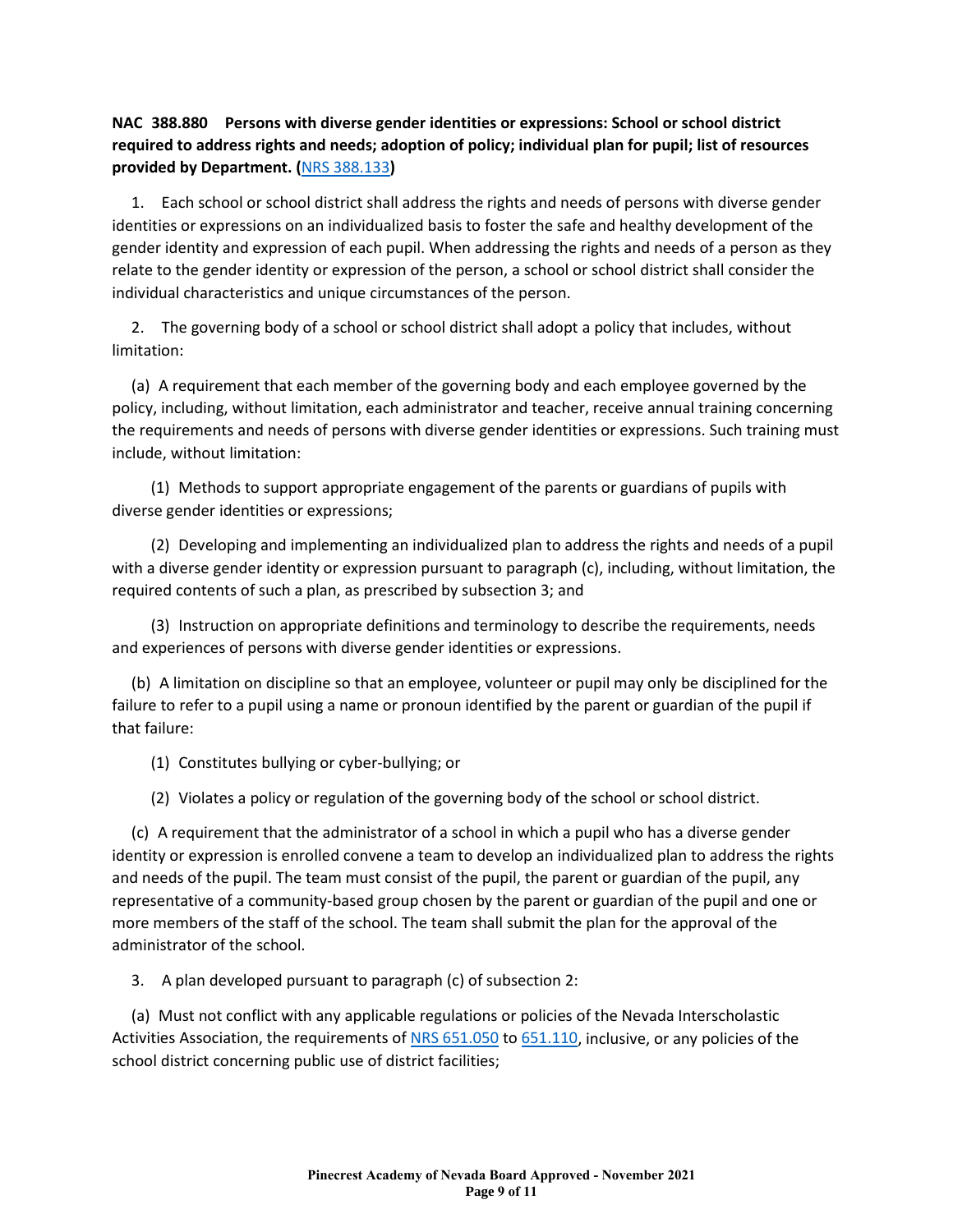(b) Must take into consideration the rights and needs of the pupil for whom the plan is developed, the ability of the school to comply with the requirements of the plan and the rights and needs of all pupils enrolled at the school; and

(c) Except as otherwise provided in subsection 4, must include, without limitation:

(1) Methods to ensure the protection of the privacy of each person governed by the plan;

(2) Methods to support the appropriate engagement of the parent or guardian of the pupil for whom the plan is developed;

(3) Measures to ensure that each person governed by the plan, including, without limitation, each employee, volunteer and pupil, uses only the names and pronouns to refer to the pupil for whom the plan is developed that have been designated by the parent or guardian of the pupil, as recorded through the registration and enrollment process or the pupil information system of the school or school district, in reference to or in any verbal or written communication with the pupil;

(4) Measures to ensure that the pupil for whom the plan is developed has access to academic courses and services that are appropriate for and supportive of the pupil, including, without limitation:

(I) Classroom activities that are relevant and meaningful to and appropriate for the pupil and do not discriminate or segregate according to gender identity or expression; and

(II) Physical education, assemblies, dances, ceremonies, intramural activities and other school activities that are appropriate for the pupil and do not discriminate or segregate according to gender identity or expression;

(5) Measures to ensure access to appropriate and supportive school clubs for the pupil for whom the plan is developed and support groups for the family of that pupil in accordance with NRS [393.071](https://www.leg.state.nv.us/NRS/NRS-393.html#NRS393Sec071) to [393.0719,](https://www.leg.state.nv.us/NRS/NRS-393.html#NRS393Sec0719) inclusive, any regulations adopted pursuant thereto and any other policy of the governing body concerning the use of school property by such clubs and groups;

(6) Measures necessary to ensure that the pupil for whom the plan is developed is able to dress and act in an appropriate manner in accordance with his or her gender expression or identity, including, without limitation:

(I) Any accommodations necessary to ensure that the pupil is able to comply with a dress code or uniform policy in a manner that is physically and emotionally comfortable for the pupil;

(II) Policies concerning yearbook photographs that allow the pupil to choose clothing that aligns with the gender identity or expression of the pupil and, if applicable, allows for a yearbook photograph that is not gender-specific; and

(III) Authorization for the pupil to select a cap and gown combination for graduation that aligns with the gender identity or expression of the pupil; and

(7) A requirement that the name of the pupil that has been designated by the parent or guardian of the pupil, as recorded through the registration and enrollment process or the pupil information system of the school or school district, be read during ceremonies and other events, including, without limitation, graduation ceremonies.